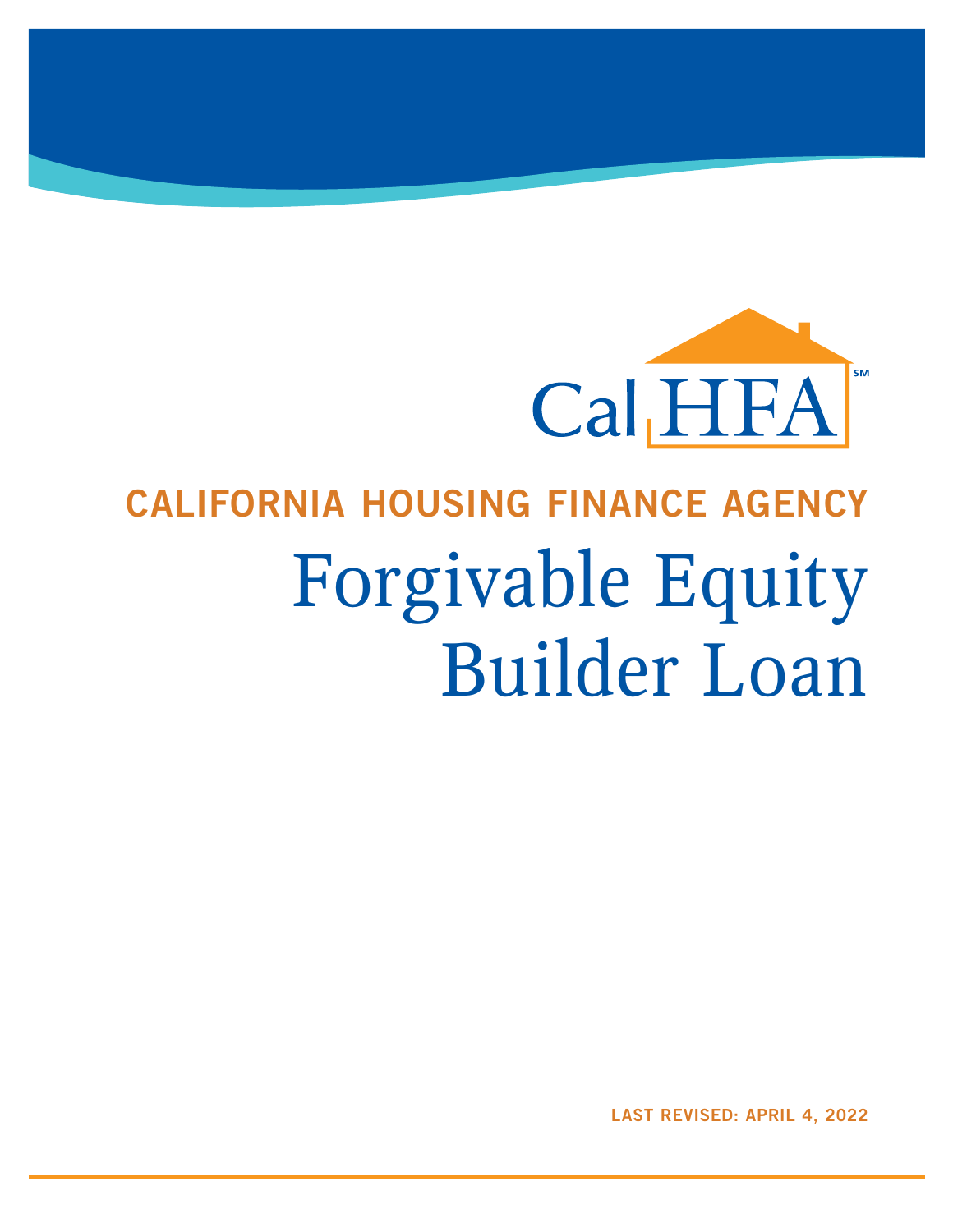# Table of Contents

| I.  | <b>Program Summary</b>                                   |                                                                                                                                                                                                                                                                            |  | $\mathbf{1}$        |
|-----|----------------------------------------------------------|----------------------------------------------------------------------------------------------------------------------------------------------------------------------------------------------------------------------------------------------------------------------------|--|---------------------|
|     | a.<br>b.                                                 | Participating Lenders<br>Eligible buyers                                                                                                                                                                                                                                   |  |                     |
| П.  | <b>Eligibility</b>                                       |                                                                                                                                                                                                                                                                            |  | 1                   |
|     | a.<br>b.<br>c.<br>d.<br>е.                               | <b>Borrower Requirements</b><br>Homebuyer Education<br>First-Time Homebuyer Definition<br>Owner Occupancy<br><b>Property Requirements</b>                                                                                                                                  |  | $\overline{2}$      |
| Ш.  | <b>Underwriting &amp; Compliance</b>                     |                                                                                                                                                                                                                                                                            |  | $\overline{2}$      |
|     | a.<br>b.<br>c.<br>d.<br>e.<br>f.<br>g.<br>h.<br>i.<br>j. | Term<br>Repayment of the Forgivable Equity Builder Loan<br>Potential Tax Consequences<br>Maximum Forgivable Equity Builder Loan Amount<br>LTV and CLTV<br>Income Requirements<br>Maximum Income Limits<br>Underwriting<br>Minimum Credit Score & Qualifying Ratios<br>Fees |  | 3<br>$\overline{4}$ |
|     | k.                                                       | Forgivable Equity Builder Loan Documents                                                                                                                                                                                                                                   |  |                     |
| IV. |                                                          | <b>Questions</b>                                                                                                                                                                                                                                                           |  | 4                   |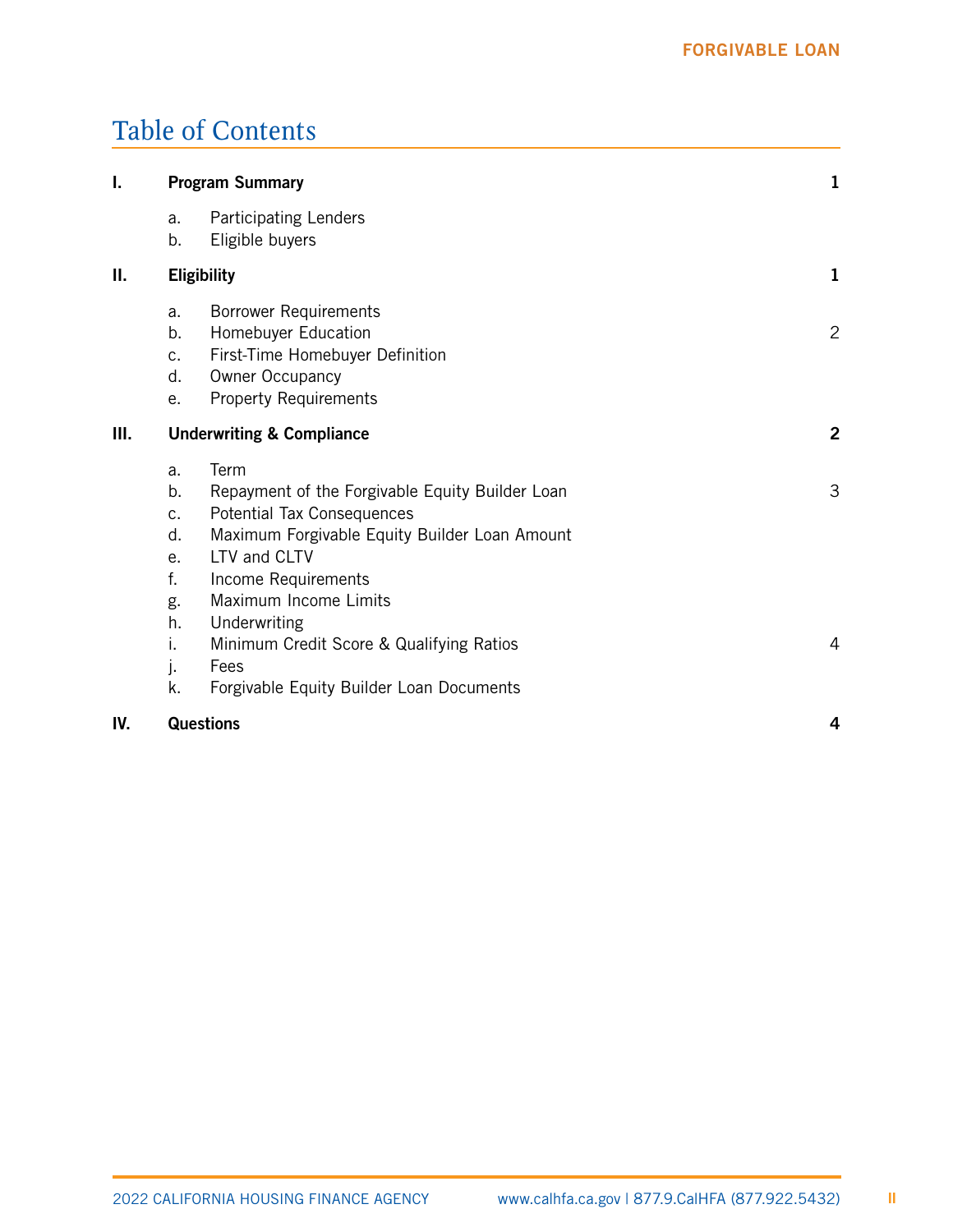# <span id="page-2-0"></span>Program Summary

Home equity has proven to be one of the strongest ways for families to build and pass on intergenerational wealth and CalHFA is committed to improving equitable access to homeownership for all Californians. The Forgivable Equity Builder Loan, which gives first-time homebuyers a head start on this with immediate equity in their homes via a loan that is forgivable if the borrower continuously occupies the home as their primary residence for five (5) years after closing.

The Forgivable Equity Builder Loan (Forgivable Loan) is a forgivable subordinate loan program that may only be used with a CalHFA first mortgage. Your first-time homebuyer, with income < 80% AMI can use this Forgivable Loan for down payment and closing cost assistance.

## Participating Lenders

This program is only available through a [CalHFA-approved lender](http://www.calhfa.ca.gov/apps/approvedlenders/). Brokers must work through a [CalHFA-approved wholesale lender](http://www.calhfa.ca.gov/homeownership/brokers.htm) to process your CalHFA loan.

## Eligible buyers

This program is for first-time homebuyers purchasing an owner-occupied property anywhere in California.

# **Eligibility**

#### Borrower Requirements

Each borrower must:

- Be a first-time homebuyer
	- › Exceptions to first-time homebuyer requirement:
		- » Borrowers using HUD Section 184 Indian Home Loan Guarantee Program
		- » Borrowers using FHA Section 203(h) Program Previous property must:
			- Be located in an area declared as a Major Disaster in California and posted on the Federal Emergency Management Agency (FEMA) website
			- Have been the borrower's primary residence
			- Have been destroyed or declared uninhabitable with supporting documentation supplied from either (i) the insurance company or (ii) the local government jurisdiction
			- Borrowers affected by a declared Major Disaster are eligible to purchase a new home using CalHFA loan programs within one (1) year of that Major Disaster's declaration date
- All borrowers must be either a citizen or other National of the United States, or a "Qualified Alien" as defined at 8 U.S.C § 1641.
- Meet credit, income and loan requirements of CalHFA's first mortgage loan program, the CalHFA-approved lender, CalHFA's Master Servicer, Lakeview Loan Servicing and the mortgage insurer/guarantor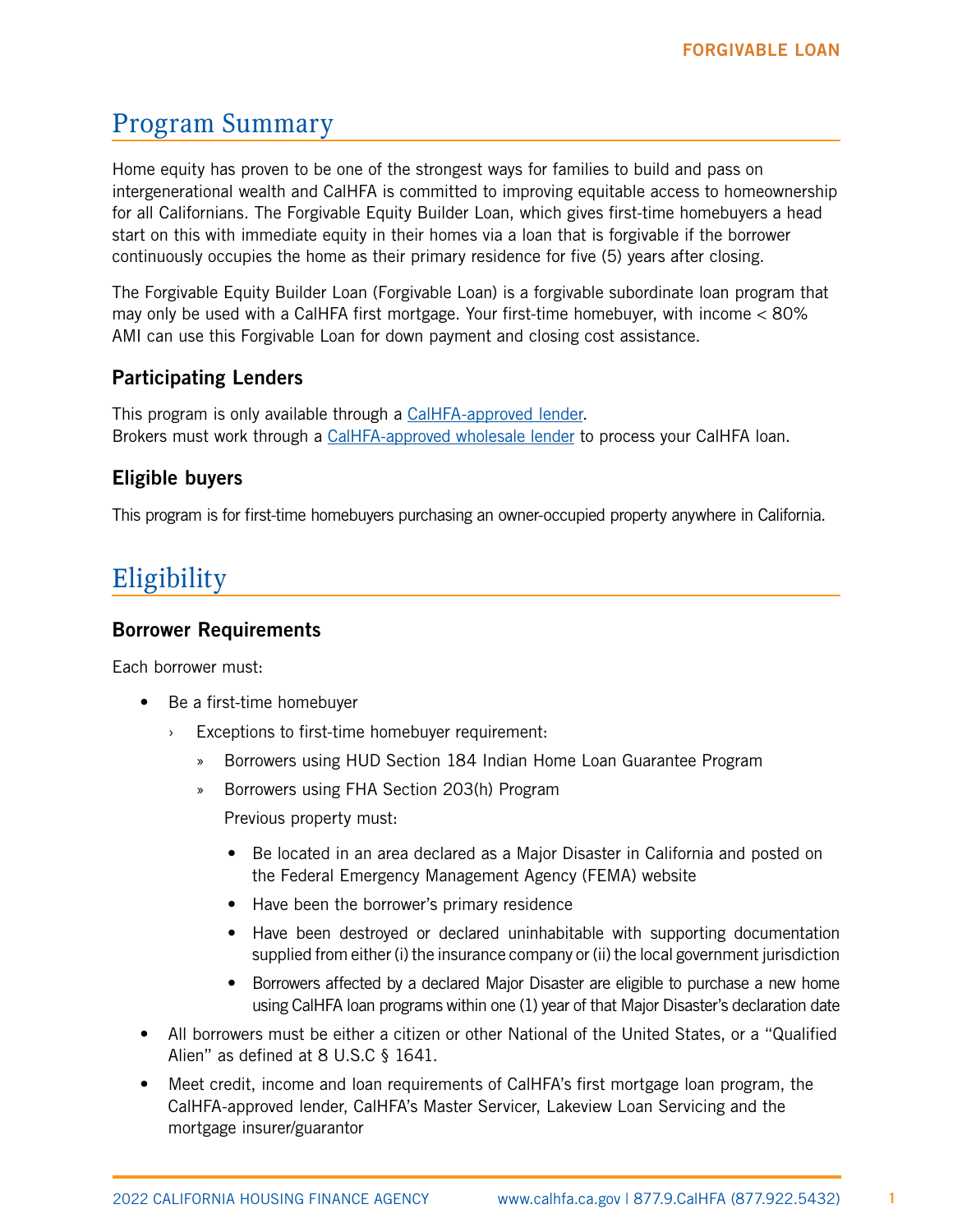# <span id="page-3-0"></span>Homebuyer Education

Homebuyer Education is required. Please refer to the [CalHFA first mortgage program handbook](http://www.calhfa.ca.gov/homeownership/programs/index.htm) for full details.

### First-Time Homebuyer Definition

To qualify for the Forgivable Equity Builder Loan, all borrowers, including co-borrowers must reside in the home and meet the definition of a first-time homebuyer.

A first-time homebuyer is defined as a borrower who has not had an ownership interest in any principal residence or resided in the home owned by a spouse during the previous three years.

## Owner Occupancy

- All borrowers must occupy the property as their primary residence within sixty (60) days of closing
- Non-occupant co-borrowers are not allowed
- Non-occupant co-signors are not allowed

## Property Requirements

Property must meet the requirements of the applicable CalHFA first mortgage. Please refer to [CalHFA first mortgage program handbooks](http://www.calhfa.ca.gov/homeownership/programs/index.htm) for full details.

# Underwriting & Compliance

#### Term

The term of the Forgivable Loan matches the term of the CalHFA first mortgage not to exceed thirty (30) years. Payments on Forgivable Loan are deferred for the life of the first loan. The Forgivable Loan is due and payable when certain events occur.

Maturity of the Forgivable Loan will be the earliest of the following:

- Term of the mortgage
- The date the loan is fully forgiven
- Repayment of the principal and interest on the Forgivable Loan at the earliest of the following events:
	- › Transfer of title
	- › Sale of the property
	- › Payoff of the first loan
	- › Refinance of the first loan
	- › The formal filing and recording of a Notice of Default (unless rescinded)

This loan is not assumable.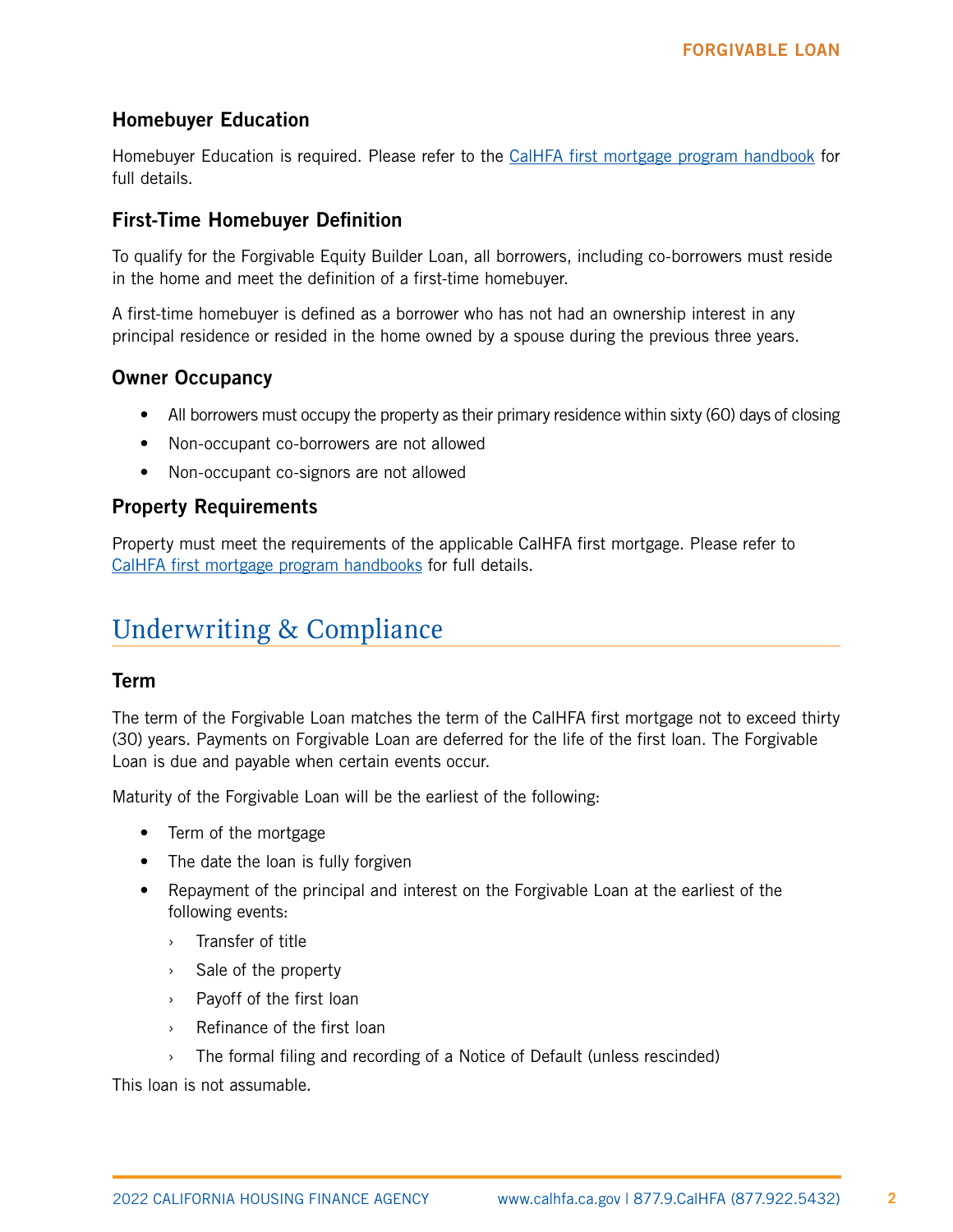# <span id="page-4-0"></span>Repayment of the Forgivable Equity Builder Loan

If the borrower(s) occupy the home for five (5) years, the full amount of the Forgivable Loan is forgiven. Any Forgivable Loans paid off prior to the five-year term will be forgiven on an annual prorated basis.

## Potential Tax Consequences

CalHFA loan servicing will issue a 1099 to borrowers on an annual basis when the loan is partially forgiven. Borrowers should seek the advice of their tax advisor.

# Maximum Forgivable Equity Builder Loan Amount

| <b>First Mortgage</b>                                     | <b>Maximum Forgivable Loan Amount</b>                        |  |
|-----------------------------------------------------------|--------------------------------------------------------------|--|
| CalHFA FHA, CalHFA USDA, CalHFA VA or CalHFA Conventional | 10% of the sales price or appraised value, whichever is less |  |
| <b>CalPLUS Conventional, CalPLUS FHA</b>                  | Not allowed                                                  |  |

# LTV and CLTV

Loan-to-Value (LTV) to follow the applicable mortgage insurer/guarantor investor guidelines, CalHFA's Master Servicer, Lakeview Loan Servicing and the applicable CalHFA first mortgage underwriting guidelines.

Maximum Combined Loan-to-Value (CLTV) cannot exceed 105%.

#### Income Requirements

Lenders are required to calculate income to qualify borrower(s) for loan approval using investor guidelines. CalHFA will use the lender's credit qualifying income to determine if the loan exceeds the maximum program income limit. Income not used by the lender for credit qualifying will not be used by CalHFA.

#### Maximum Income Limits

Borrower(s) income  $\leq$  80% AMI per [Fannie Mae lookup tool](https://ami-lookup-tool.fanniemae.com/amilookuptool/)

- For Conventional loans use the first submission date
- For Government loans use the CalHFA reservation date

#### Underwriting

- Meet the requirements of the CalHFA first mortgage. Please refer to CalHFA first mortgage program handbook for full details
- Forgivable Loan may be used for down payment and/or closing cost. Forgivable Loan funds may not be used to pay off borrower debt. Borrower(s) may not receive any cash back from the Forgivable Loan. Any excess funds must be applied as a principal reduction.
- MyHome Assistance Program May Not be combined with a CalHFA first mortgage with the Forgivable Loan.